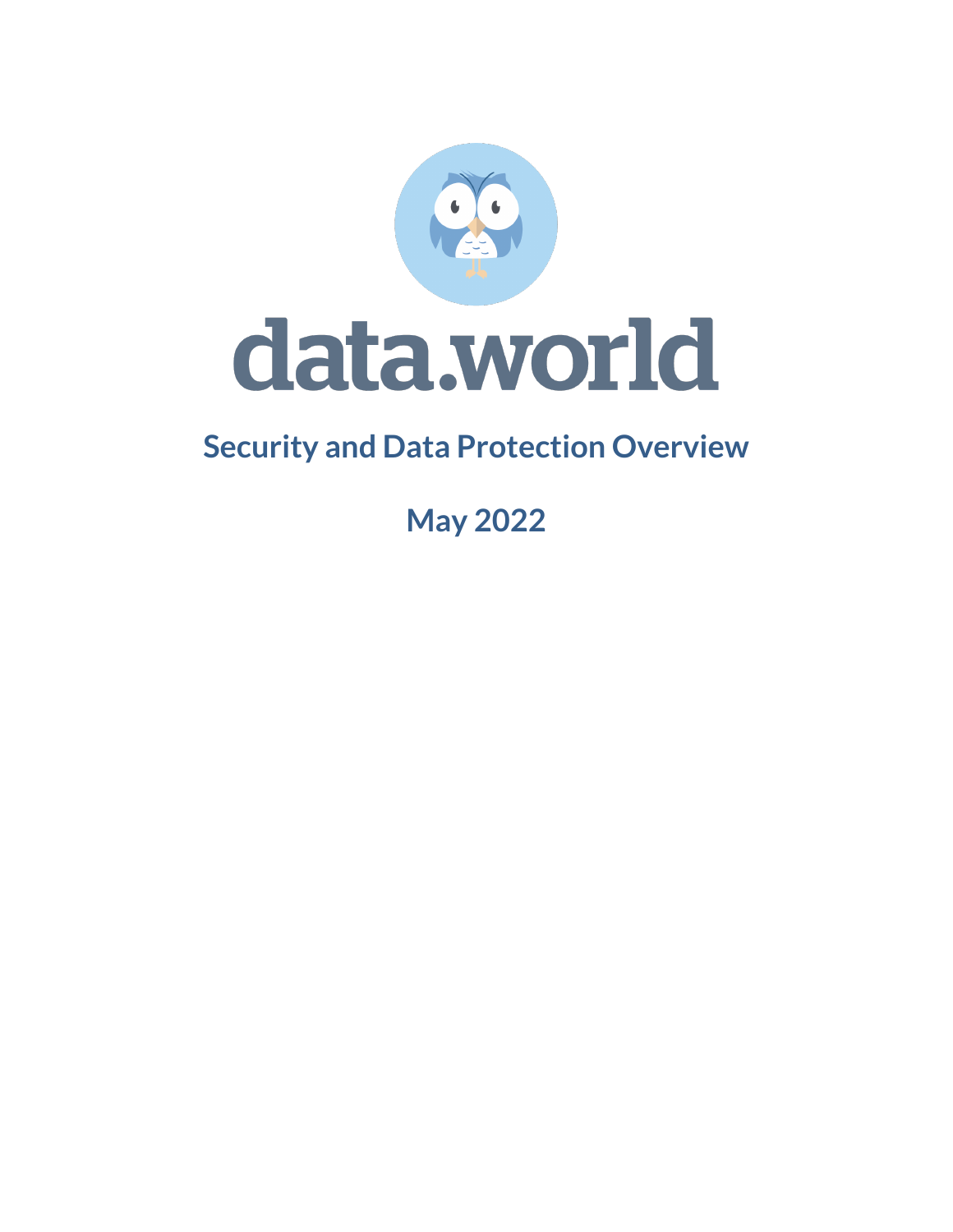# **Security and Data Protection Overview**

## Your data is very important to you. We take your trust seriously.

#### **data.world is not just cloud-first, but also security-first.**

We've designed our service from the ground up to ensure that we can support your unique combination of internal and external compliance needs. Part of the responsibility of a fully managed SaaS provider is not only to minimize the total cost-of-ownership of your data platform investment, but also to ensure a superior security and compliance posture for your organization.

We regularly test and audit our configurations against the latest CIS Benchmark for AWS, created by a large community of cybersecurity experts. We also engage a third-party security firm to perform annually a detailed code-level analysis and penetration testing to ensure the security of data processing.

Our comprehensive data protection and security program applies current tools and practices to network connectivity, access control, data handling, and incident management.

# Network Security

data.world is hosted on Amazon Web Services in the us-east-1 region across three redundant data centers. All access to data.world via the Internet is handled using secure protocols, protected by TLS 1.2+ encryption. All data transfers to and from data.world use one of these secure endpoints.

We utilize the Virtual Private Cloud (VPC) service to create a private network space that is designed

to protect internal resources. AWS Security Groups and Network ACL are configured to provide only the minimal necessary connectivity required by the application.

Additionally, data.world employs a Content Distribution Network (CDN) that provides improved global application performance and protection from some classes of network threats such as Distributed Denial of Service (DDoS) attacks.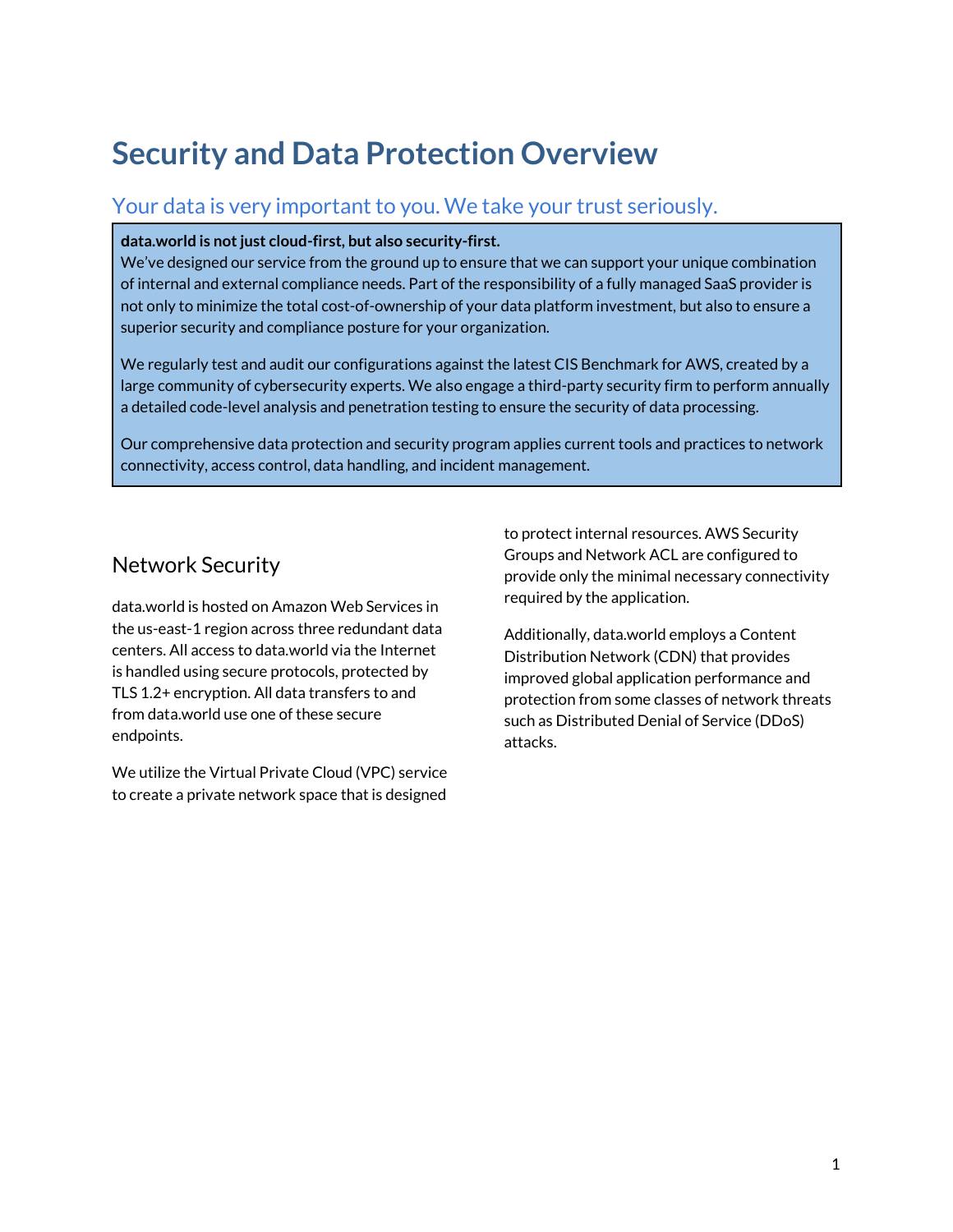

# Access Control

## **User Identification and Authentication**

#### data.world account

Member accounts on data.world are stored in our database with hashed and salted passwords. Members can create accounts manually, or through OAuth providers such as Google, Facebook, Github and Twitter.

Business user access for employees who work for an enterprise customer of data.world register to access the Services on behalf of their employer, data.world's customer.

#### Single Sign On (SSO)

An organization on data.world may choose to require authentication against an existing directory of approved employees, often referred to as Single Sign On (SSO). data.world supports any SAML2 enabled directory such as Active Directory, Okta, OneLogin, JumpCloud, and more. Once configured, access to data.world requires both local account authentication (username/password) and a successful SAML assertion from an identity provider.

#### API Authentication

Authentication to the API is made with a generated token specific to a user account. Accounts that require SAML are able to generate tokens. Existing API tokens are invalidated if the SAML configuration changes for the account.

### **User Authorization**

data.world provides a multi-level role-based access control (RBAC). Users can be granted job specific roles within the site, such as Viewer, Contributor or Admin. These roles can be granted at different levels of granularity - dataset, project or entire organization - to individual users or to other organizations.

### **System and Admin Authentication**

All backend authentication at data.world is configured within AWS Identity and Access Management (IAM). This includes employee access to systems, system to system authentication, and authentication between tiers of the application - such as between a web service and a database. The IAM profiles - for employees and systems - are configured using the principle of least-privilege, meaning the minimum set and scope of permissions are granted for the use case. Additionally, any keys granted for employee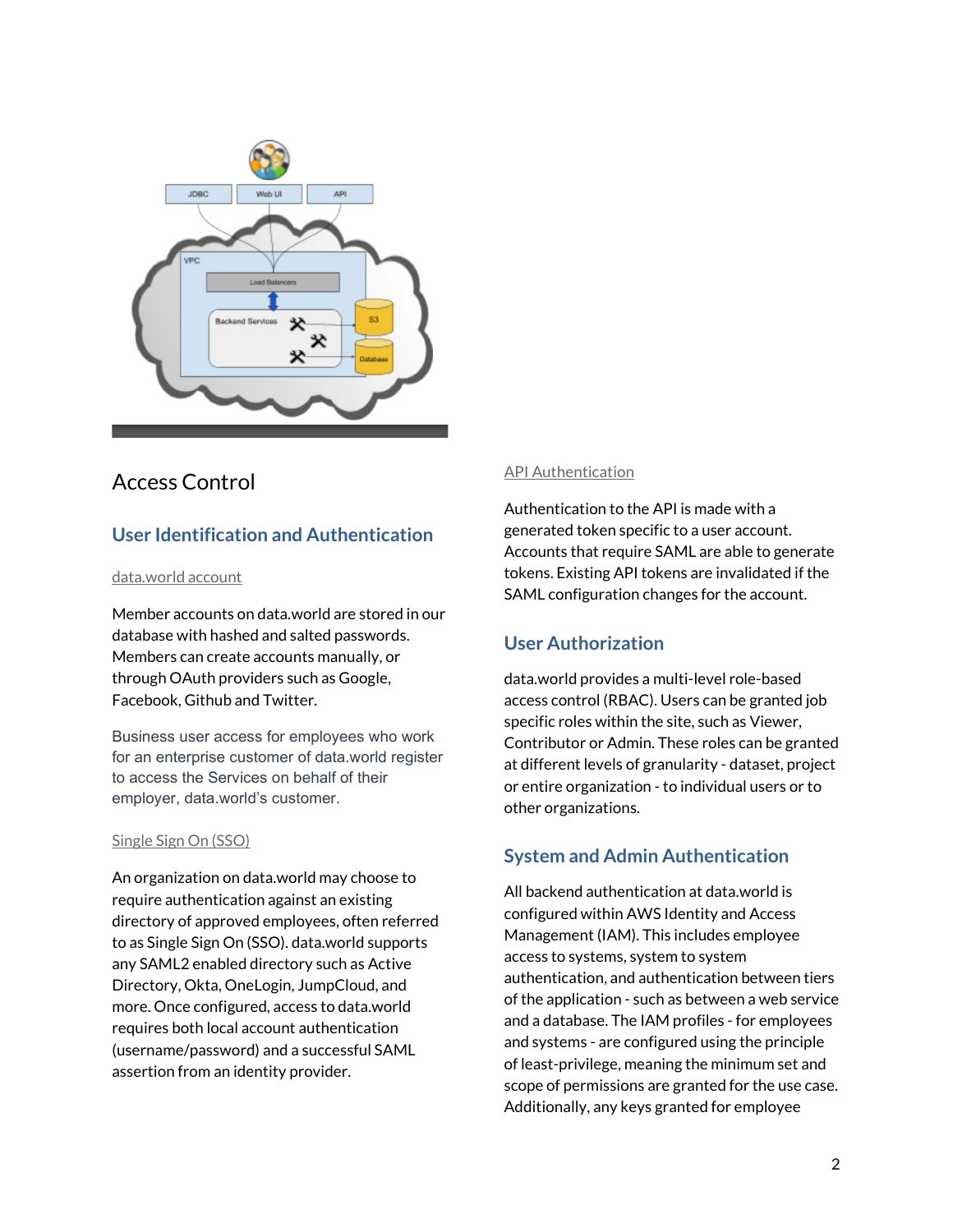access are temporary and expire within an hour of issuance.

# Data Handling

### **Encryption Everywhere**

All data transmitted over the Internet is encrypted with TLS 1.2+. Additionally, all customer data stored on disk (at rest) is encrypted. This includes files uploaded by customers, our application database, search indexes, and any locally cached customer data.

We use the terms "Open" and "Private" to refer to the distinct portions of the platform that relate to whether data submissions are publicly available or only viewable in private.

### **Private data.world**

data.world is a multi-tenant service that provides secure isolation at several levels. Customer data is stored in separate directories and access can be managed by users and organization administrators. However some customers require additional levels of isolation due to the sensitivity of their data or for compliance requirements. For such customers, data.world offers a single-tenant instance in a dedicated AWS account. Under this option no sharing of any cloud resources, databases, or encryption keys occurs.

### **Data Processing Obligations**

data.world acts as a service provider or data processor to enable delivery of the data platform services. We execute data processing agreements that govern our enterprise customer relationships. We implement the appropriate contractual agreements (e.g., business associate agreements, DPAs, SCCs, etc.) based on the needs of our customers.

# Incident Detection and Management

### **Security Information and Event Monitoring (SIEM)**

data.world continuously gathers information from the AWS control plane (CloudTrail), our server system logs, and application logs. It then inspects them for suspicious activity. All events that are identified as security-relevant are automatically prioritized, and high risk events are reviewed immediately. All security events are stored indefinitely for future forensic review.

## **File Integrity Monitoring (FIM)**

As part of our SIEM solution, we closely monitor critical system files and customer data files for modification or permission changes. Any such change triggers a high severity escalation and investigation.

## **Physical Security**

We are hosted in Amazon Web Services in data centers that are certified ISO/IEC 27001: 2019 including the extension to ISO/IEC 27001 and ISO/IEC 27002 for privacy information management — Requirements and guidelines.

AWS security protections and control processes are independently validated by multiple thirdparty independent assessments. AWS employs top-tier physical security controls in their data centers; full details are available here: [https://aws.amazon.com/compliance/data](https://aws.amazon.com/compliance/data-center/controls/)[center/controls/](https://aws.amazon.com/compliance/data-center/controls/)

Storage media is decommissioned following the guidelines outlined in NIST 800-88.

# Assurance Programs

data.world is committed to ensuring ongoing confidentiality, integrity, and availability for the processing of its systems and services. data.world works with certified third-party auditors to